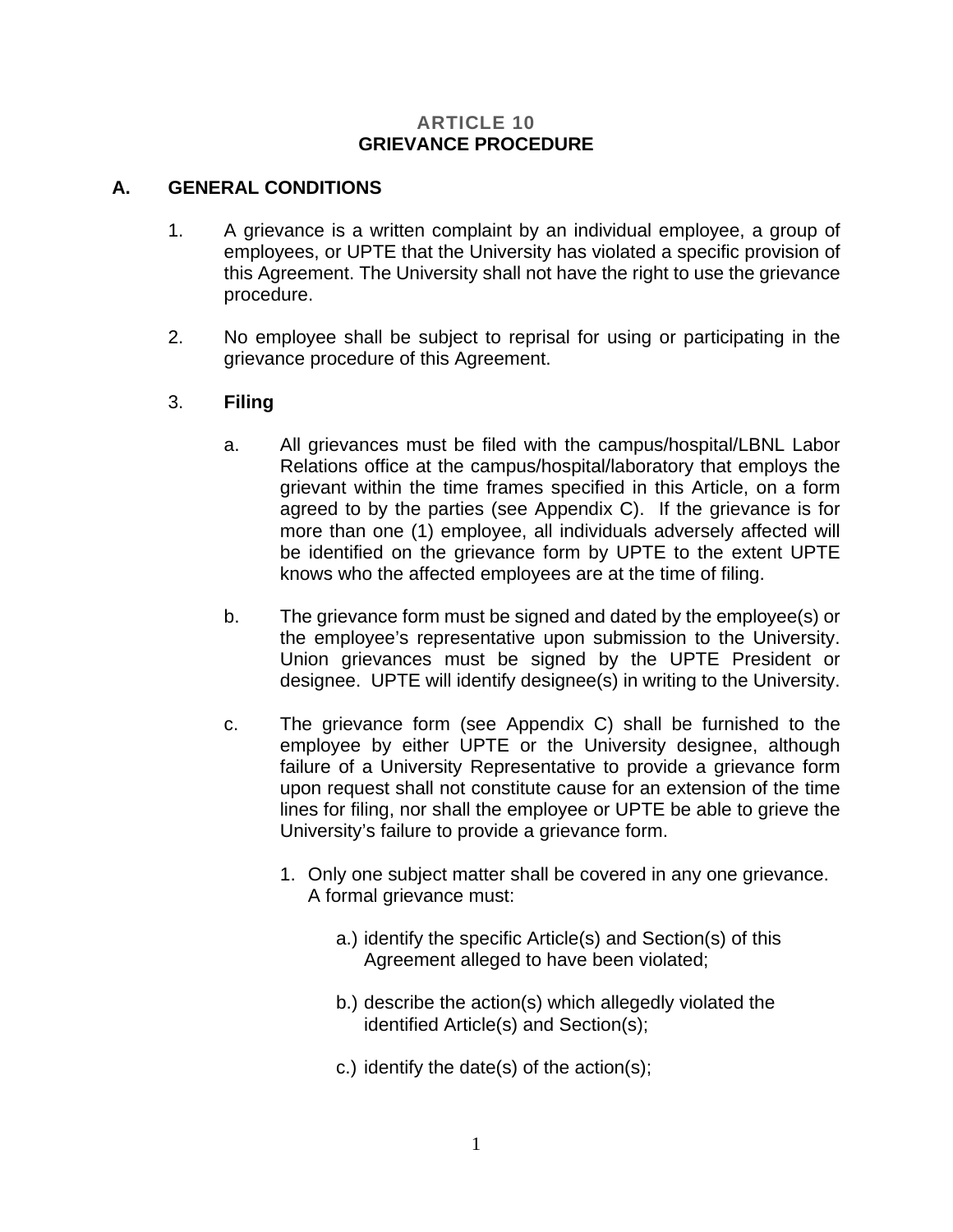- d.) list the affected individual(s) known at the time of filing; and
- e.) describe the remedy requested.
- 2) Receipt of the grievance shall be acknowledged in writing by the University as soon as practicable following receipt, and sent to the non-work address listed on the grievance form. If the grievance is incomplete or does not identify the information required in Section A.3.c.1). above, the University will advise the representative to complete the required information within seven (7) days of the date of the acknowledgement. The provision of information does not in any way extend the original thirty (30) days to file the grievance.
- 3) For the initial filing of a grievance, the date filed shall be the date received. However, if the grievance is mailed, the date of the US Postal Service postmark shall be considered the date filed. For grievance appeals and responses, the date of issuance shall be the date hand-delivered, or the date of the US Postal Service postmark, if mailed. Grievances may be filed by facsimile where UPTE and the University have mutually agreed in writing that grievances may be filed by facsimile. Additionally, if a grievance is filed by facsimile, a signed hard copy must be received by the University within five (5) business days. The date and the time registered by the University's facsimile machine shall constitute the official date of receipt. If the registered date on the facsimile falls outside the campus's business hours, the following business day shall constitute the official date of receipt.
- 4) Appeals to Step 3 may be filed electronically in accordance with Section F.3.b.3. below. Locations, at their sole, nongrievable discretion, may choose to provide for electronic filing of grievances and Step 2 appeals. Locations will provide UPTE with procedures for electronic filing.
- d. No remedy shall exceed restoring to the grievant the pay, benefits or rights lost as a result of the violation of the contract, less any income earned from any other source including, but not limited to, workers' compensation, or any other employment.

# 4. **TERMS / DEFINITIONS**

For the purposes of this Article, the terms: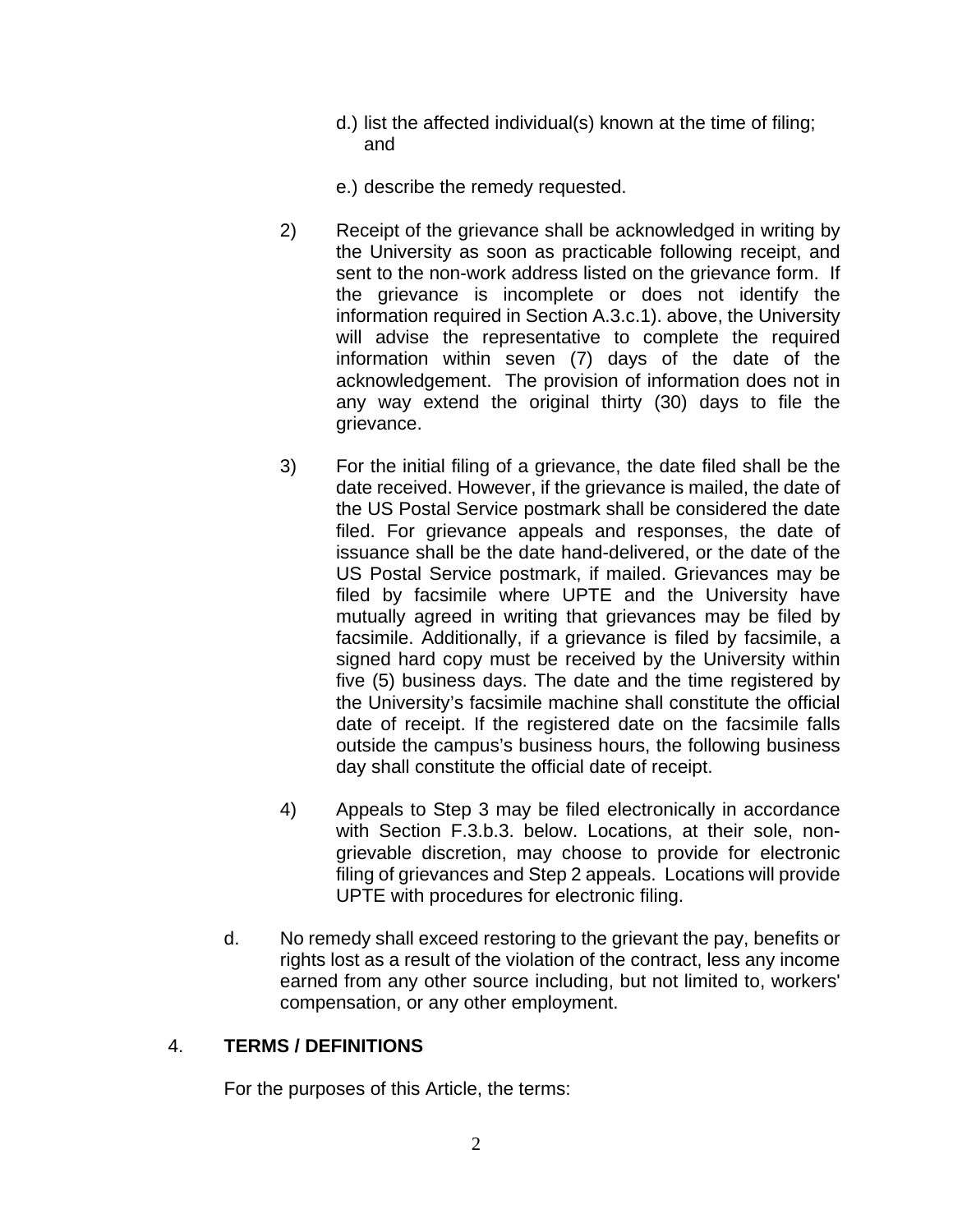- a. **"Grievant"** means any eligible employee covered by this contract who has a grievance or complaint (as defined by this Agreement);
- b. **"Other Grievance Representative"** means any person representing an employee covered by this contract, other than an UPTE-designated employee representative or an UPTE representative, in the resolution of their grievance other than a person who has been designated as supervisory, managerial, or confidential;
- c. **"UPTE-designated Employee Representative"** means any employee covered by this contract who is a designated union representative of UPTE, in accordance with the provisions of Article 1 - Access, Section C.;
- d. **"UPTE Representative"** means any person who is a non-university employee designated by UPTE to act in the interest of or on behalf of UPTE;
- e. **"The Parties"** means the University and
	- 1) the **"grievant(s)"**, when the grievant(s) is self-represented or is represented by an individual, as defined in Section A.4.b. above; or
	- 2) the **"UPTE representative"** or the **"UPTE-designated employee representative"** when the grievant(s) is represented by an individual, as defined in Section A.4.d. or Section A.4.c. above; or
	- 3) UPTE, when UPTE is itself the grievant.
- f. **"witness"** means any employee who is serving as a witness in a grievance proceeding; for the purposes of release time, said employee must be covered by this contract.

### **B. EMPLOYEE REPRESENTATION**

A grievant shall have the right to be represented at all steps of the grievance procedure by an UPTE representative or an UPTE-designated employee representative, or any other one (1) person of the grievant's choice other than a University employee who has been designated as supervisory, managerial, or confidential.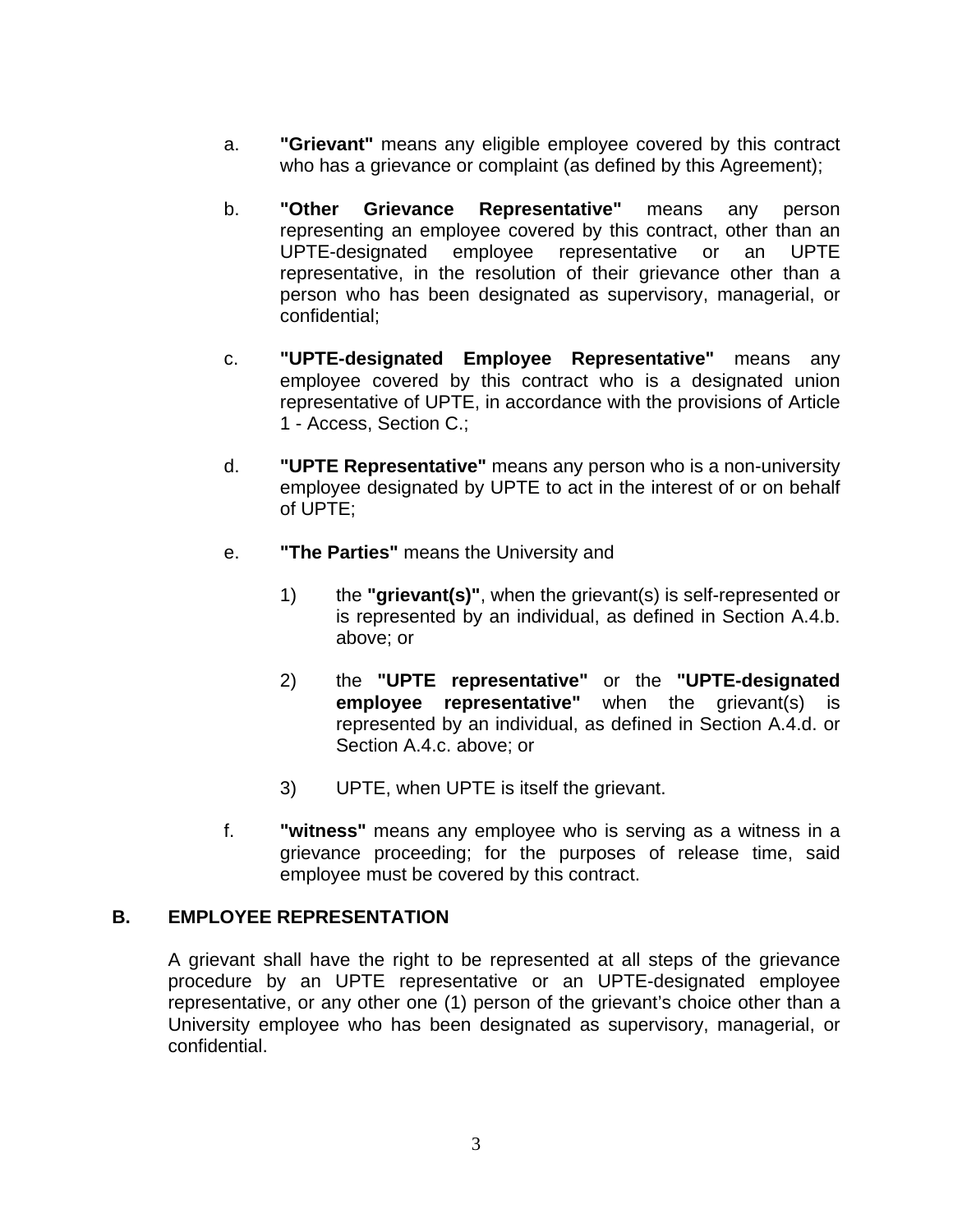# **C. TIME LIMITS**

- 1. Other than the time limits for the initial filing of a grievance, the time limits as specified in this article may be extended by mutual agreement of the parties. Extensions must be confirmed in writing and must be signed by the parties in advance. The parties may mutually agree to skip any steps of the grievance procedure. Such an agreement must be confirmed in writing by both parties.
- 2. Deadlines that fall on a day that is not a regular business day will automatically be extended to the next business day.
- 3. If a grievance is not appealed to the next step of the procedure within applicable time limits, and an extension has not been agreed to in advance, the grievance will be considered resolved on the basis of the last University response to the grievance and shall be considered ineligible for further appeal.
- 4. **Request that a Grievance Be Placed in Abeyance** Should the grievant and/or UPTE make a request that the grievance be placed in abeyance for any reason, the period of abeyance shall not exceed ninety (90) days, except in cases of sexual harassment where it shall be one-hundred-eighty (180) days. Failure by UPTE to reactivate the grievance within the ninety (90) day time limit (except in the case of sexual harassment where it shall be one-hundred-eighty (180) days) following agreement by the parties that it be held in abeyance will render the grievance ineligible for arbitration and the last preceding University written answer shall become final.

### **D. GRIEVANTS WHO HAVE RESIGNED**

Grievants who voluntarily resign or retire their employment with the University shall have their pending grievances immediately withdrawn and will not benefit by any subsequent settlement or disposition of any individual, union, or group grievance.

However, if the group or union grievance is related to the implementation of a compensation provision negotiated in a UC/UPTE Agreement, the grievance may be continued if it has moved to Step 2 before the date of the employees' resignation or retirement. The foregoing provision shall not apply to LBNL.

### **E. GRIEVANCE PROCEDURE - INFORMAL REVIEW**

Before commencing the formal grievance procedure, an individual employee, or group of employees, with or without their representative, may first attempt to resolve informally the grievance with the immediate supervisor.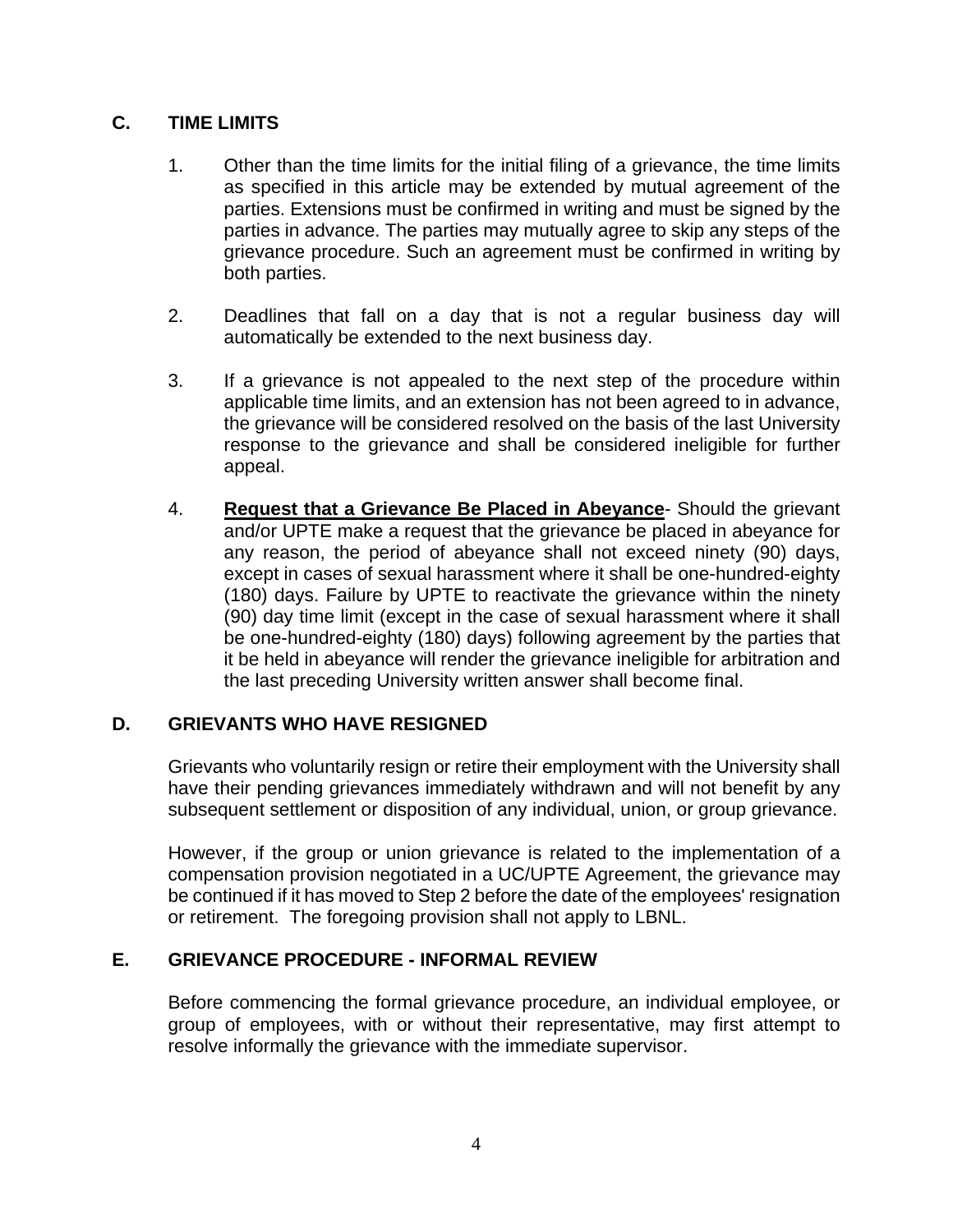## **F. GRIEVANCE PROCEDURE - FORMAL REVIEW**

### 1. **Step 1:**

- a. All grievances (individual, group, or union) must be filed either by U.S. mail, hand delivery, or facsimile (consistent with Section A.3.c.3. above) and received by the Labor Relations Office at the campus/hospital/LBNL which employs the grievant(s) within thirty (30) calendar days after the date on which the employee or UPTE knew or could be expected to know of the event or action giving rise to the grievance. Informal attempts of settlement to resolve shall not extend time limits including the initial thirty (30) day filing limit.
- b. Grievances received after the filing deadline will be processed solely for the purposes of determining whether the grievance was untimely. Any formal grievance which is not received in accordance with Section F.1. or this section, shall be reviewed only in accordance with the review procedures in Section Q.

## c. **University Review:**

- 1) The University's written response will be issued to the grievant and the representative, if any, within fifteen (15) calendar days after the formal grievance is filed. If the response is not issued within this time limit, or if the grievance is not resolved at Step 1, the grievance may proceed to Step 2.
- 2) Resolution of the grievance at Step 1 or earlier, although final, shall not be precedent-setting.

### d. **Sexual Violence and Sexual Harassment Complaint Resolution Procedures:**

1) An employee alleging **sexual violence /** sexual harassment may elect to substitute a campus/hospital/laboratory Sexual Violence and Sexual Harassment Complaint Resolution Procedure for Step 1 of the Grievance Procedure. An employee who elects to use the Sexual Violence and Sexual Harassment Complaint Resolution Procedure may return to the grievance procedure only if they filed a grievance within the thirty (30) day time limit for filing. An employee who elects to resume the regular grievance procedure in place of the Sexual Violence and Sexual Harassment Complaint Resolution Procedure shall do so by sending written notice to the University. The University's Step 1 Grievance response will be issued within fifteen (15) calendar days after the notice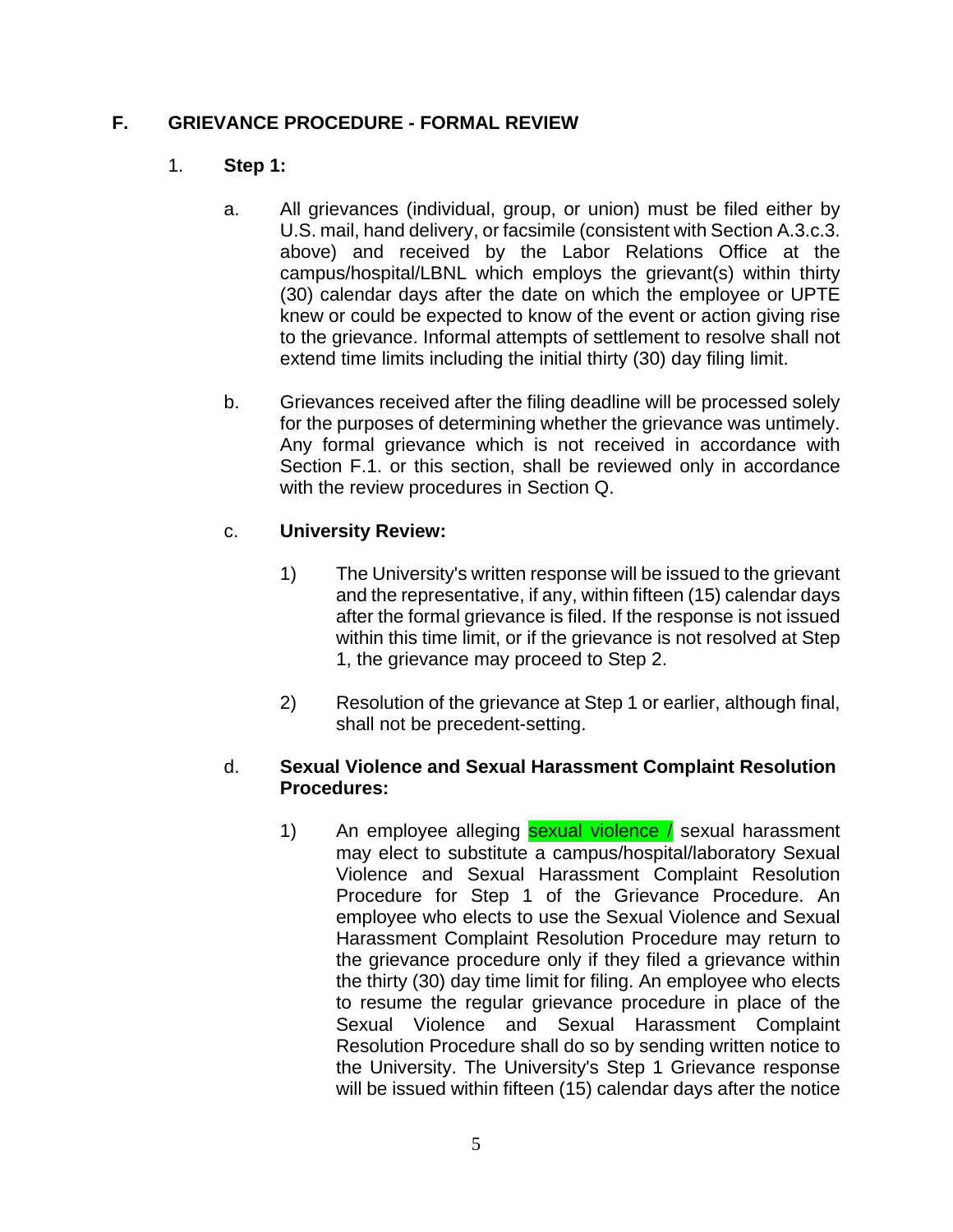is received by the designated University official. If the second step of the grievance is not invoked by the grievant or UPTE, the University will hold the grievance in abeyance for up to one-hundred-eighty (180) days.

- 2) If no report issues from the sexual violence and sexual harassment process or the employee elects to use the sexual violence and sexual harassment process and for any reason the grievance is in abeyance for more than one-hundred eighty (180) days, the case will be considered withdrawn by the grievant, unless expressly confirmed in writing to be in abeyance. Any request for extension of an abeyance will be subject to new deadlines pursuant to this Section.
- 3) Grievances that allege violations involving sexual violence and/or sexual harassment that were the subject of an investigation by the University are subject to the limits set forth in Article 25, Section C of this agreement and cannot be moved to the arbitration level until sixty (60) days after the finalization of the Title IX report.
- 4) Evidence no matter how categorized, relied upon or included into the Title IX report can be introduced at the arbitration hearing when a grievance alleges violations of sexual violence and/or sexual harassment.

### 2. **Step 2**

- a. If the grievance is not resolved at Step 1, the grievant or the Union may proceed to Step 2 by filing a written appeal with the Labor Relations Office within fifteen (15) calendar days of the date the written response is issued or, if not issued, is due.
- b. Unless the parties agree otherwise, the designated University local official shall convene a meeting with the grievant(s) and the grievant's representative, if any, to attempt to resolve the grievance. The meeting shall be convened no later than fifteen (15) calendar days following receipt of the appeal to Step 2. During the Step 2 meeting, the parties shall discuss information and contentions relative to the grievance.
- c. During the Step 2 process, the parties may agree in writing to amend the alleged violations stated in the original grievance.
- d. If requested by the grievant, a second UPTE representative may participate in the Step 2 meeting. In the event a second UPTE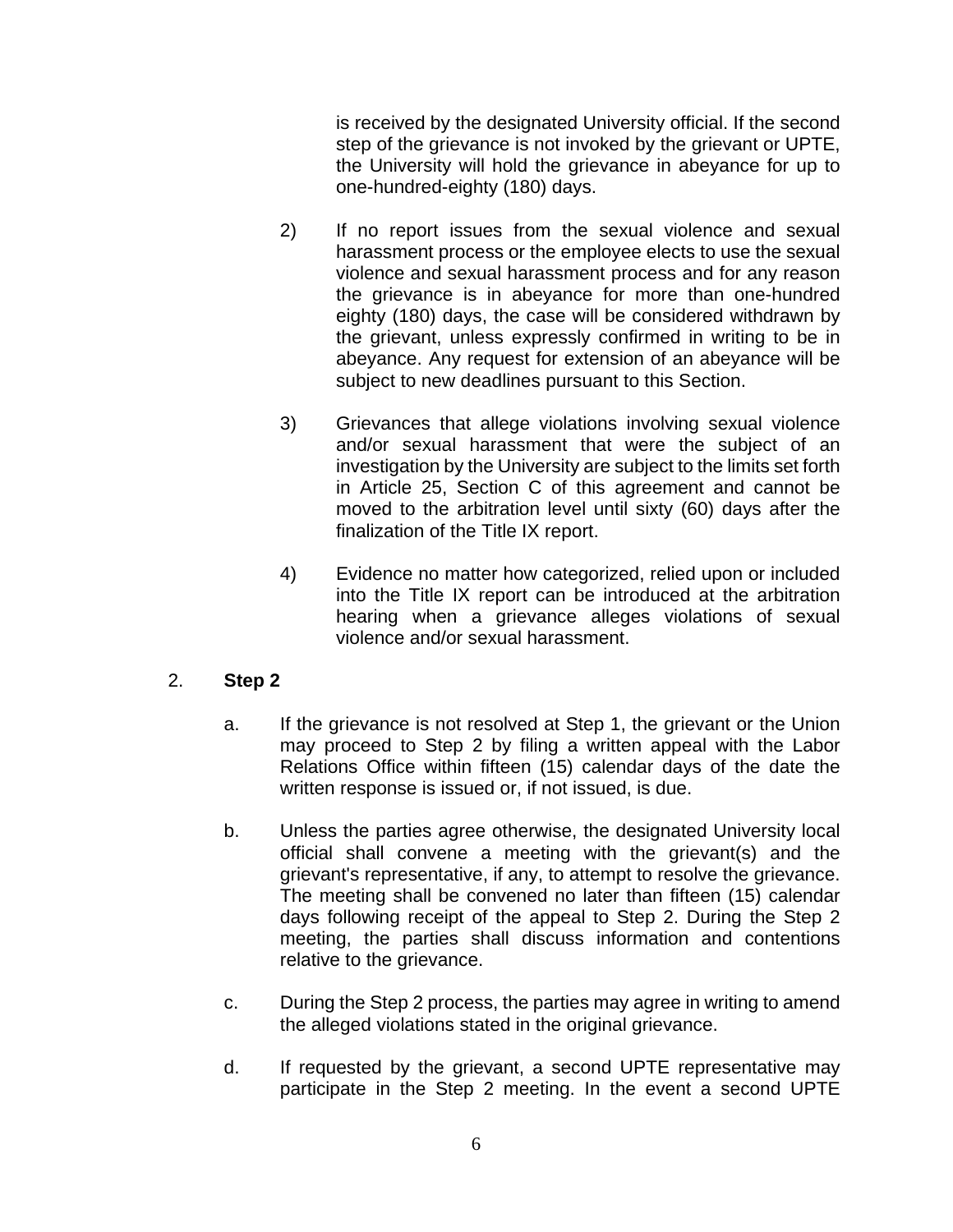representative attends, only one representative may actively participate in the grievance meeting, and the University shall pay release time for only one representative.

- e. If a grievance that alleges a violation of Article 7 Corrective Action/Discipline and Dismissal only is not satisfactorily resolved at Step 2, UPTE may appeal directly to arbitration in accordance with Article 3 - Arbitration Procedure.
- f. A written decision shall be issued within fifteen (15) calendar days following the Step 2 meeting, or receipt of the Step 2 appeal if it is agreed that no meeting will be held.

## 3. **Step 3**

- a. All grievances that are not satisfactorily resolved at Step 2 may be appealed to Step 3. The appeal must be filed with the Director of Labor Relations in the Office of the President within thirty (30) calendar days of the date the University's Step 2 written answer was issued or, if no University answer was issued, within thirty (30) calendar days of the date the University's answer was due.
- b. An appeal to Step 3 shall be accomplished as follows:
	- 1) Delivery by U.S. Mail;
	- 2) Personal Presentation with mutual acknowledgment from the person delivering the document(s) and the person accepting delivery of document(s) by signing and dating the document(s) and each of them retaining one of the signed and dated documents; or
	- 3) Email to [AppealAGrievance@ucop.edu.](mailto:AppealAGrievance@ucop.edu)
		- a) Email submissions must include PDFs of all documents, information and signatures necessary to be in compliance with the Grievance Procedure provisions of this Agreement.
		- b) The 'date of filing' for emailed Appeals to Step 3 shall be the date received on the University server, provided that the appeal is received during business hours. If a Step 3 appeal is received outside of normal business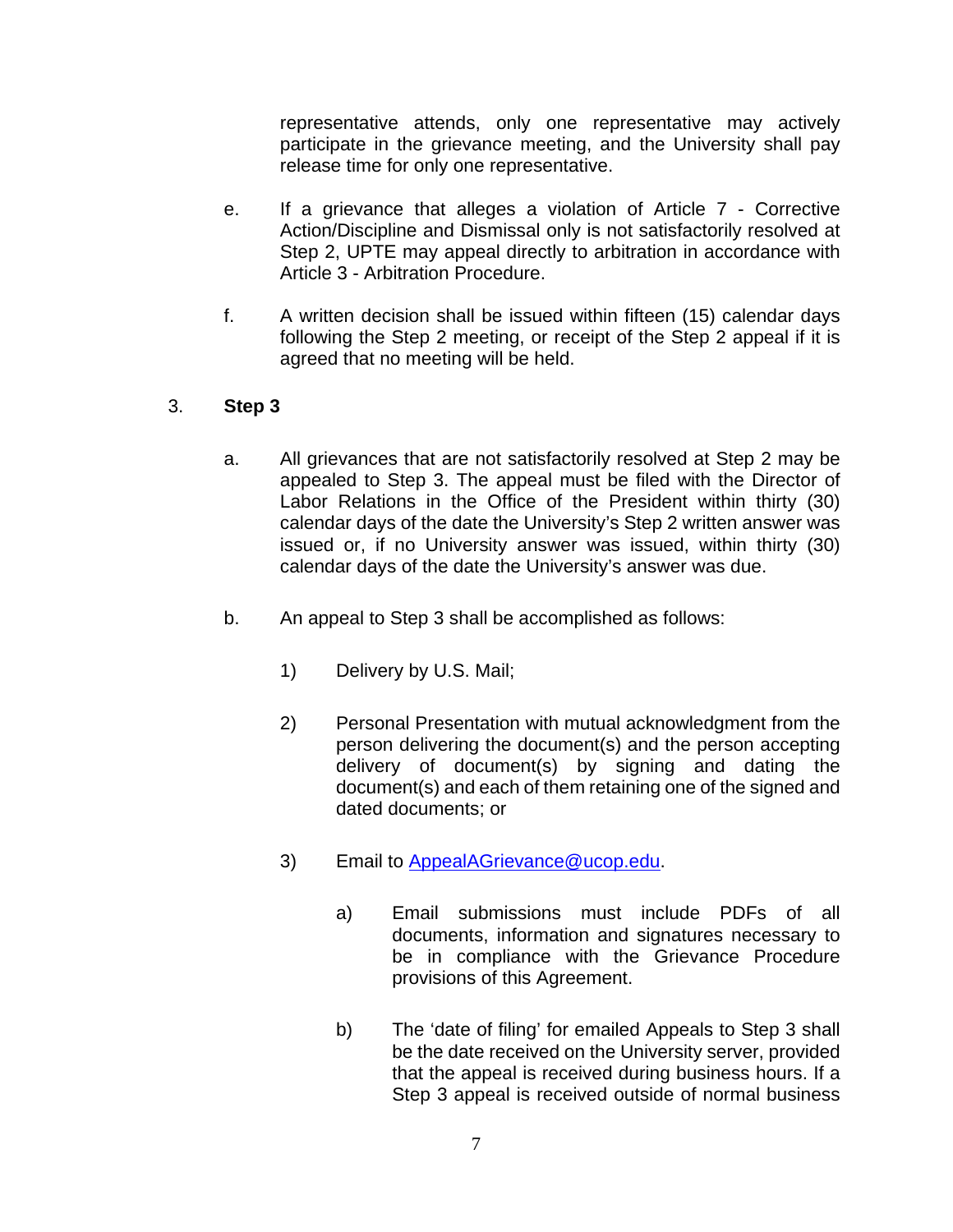hours, the first following business day will be deemed the filing date of the Appeal to Step 3.

- c) The University shall acknowledge the Union's Appeal to Step 3 through a computer-generated, automatic email response.
- c. The Step 3 appeal shall identify all unresolved issues, alleged violations and remedies and shall be signed and dated by the grievant or their representative. The subject of the grievance as stated at Step 2 shall constitute the sole and entire subject matter of the appeal to Step 3.
- d. The Office of the President Office of Labor Relations official shall issue the University's written answer to a Step 3 appeal within thirty (30) calendar days of the receipt of the appeal. The answer will be issued to the grievant when self-represented, or to the employee's representative.
- e. By mutual agreement between the University and UPTE, Step 3 may also be the first step in the Grievance Procedure when UPTE is filing a grievance on behalf of employees at more than one location. Such a grievance must be filed within 30 thirty (30) calendar days of the action that gave rise to the grievance and follow all other requirements of Section A.3 - Filing, above.

### 4. **Appeals to Arbitration**

If an appeal to arbitration is not postmarked, hand delivered, or electronically filed within thirty (30) calendar days of the issuance of the University's Step 3 answer, Section C. of this Article shall apply.

### **G. UNION GRIEVANCES**

UPTE shall have the right to present grievances under this procedure on behalf of an individual employee, on behalf of a group of employees, or on behalf of itself. It shall be the Union's responsibility to inform an employee that it is bringing a grievance.

### **H. GROUP GRIEVANCE**

A group grievance is defined as a grievance that covers more than one employee, and that involves like circumstances and facts. A group grievance must be so identified on the grievance form at Step 1. If an employee wishes to withdraw from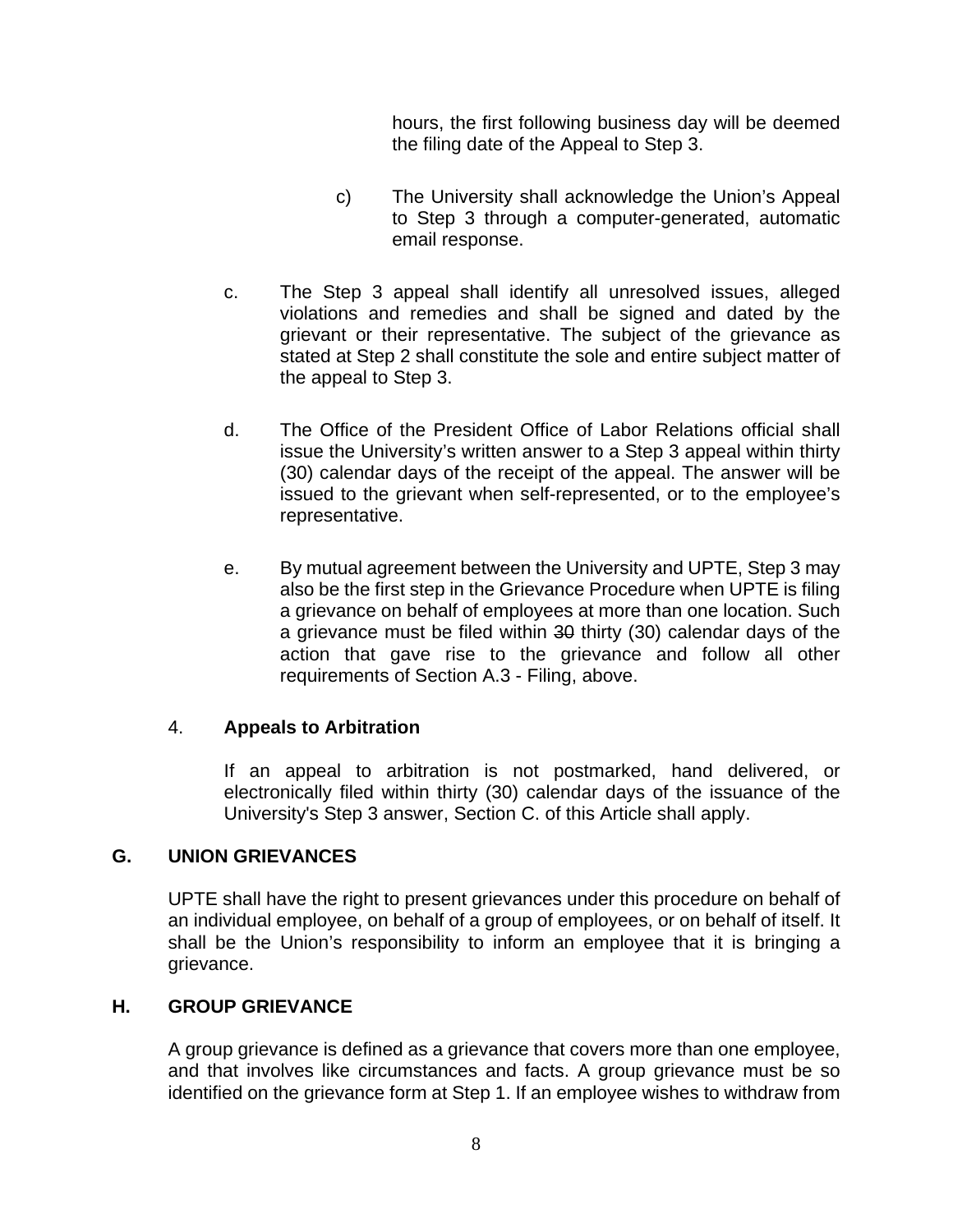a group grievance represented by UPTE, the employee shall notify UPTE. UPTE shall in turn notify the University in writing if the employee is to be withdrawn.

#### **I. CONSOLIDATION OF GRIEVANCES**

Grievances of two or more employees, as well as multiple grievances by or related to the same employee, or which relate to the same incident, issue, alleged violation, facts, or course of conduct, may be consolidated. Consolidation or severance of grievances shall occur by mutual written agreement.

#### **J. OFFERS OF SETTLEMENT**

Settlement offers made at any stage of this procedure, including informal resolution, shall not be introduced as evidence in subsequent steps, and shall not be precedent setting.

#### **K. RETROACTIVITY**

Settlement of grievances may or may not be retroactive as equities of a particular case may demand. In any case where it is determined that the settlement shall be applied retroactively, except for the correction of mathematical, calculation, recording or accounting errors relating to the payment of wages, the maximum period of retroactivity allowed shall not in any case be made retroactive to a date earlier than thirty (30) calendar days prior to the initiation of the written grievance in Step 1.

### **L. EXCLUSIVE PROCEDURE**

The Grievance Procedure set out in this Article shall be exclusive and shall replace any other grievance procedure for adjustment of any disputes arising from the alleged violation of this Agreement. Unless otherwise indicated within this Agreement, any previous grievance procedure or other procedure in existence or adopted by the University shall not apply to employees covered by this Agreement for any purposes whatsoever.

#### **M. RELEASE TIME AND PAY STATUS FOR GRIEVANTS, EMPLOYEE REPRESENTATIVES AND/OR WITNESSES**

#### **University-Convened Meetings**

1. If the University convenes a meeting involving the parties to a grievance for the purposes of resolving the grievance and/or completing the steps of the Grievance Procedure, the grievant(s), witness(es), if any, and UPTEdesignated employee representatives eligible to attend such meeting pursuant to this article and Article 1 – Access, Section C. shall be in withoutloss-of-straight-time-pay status during the meeting provided: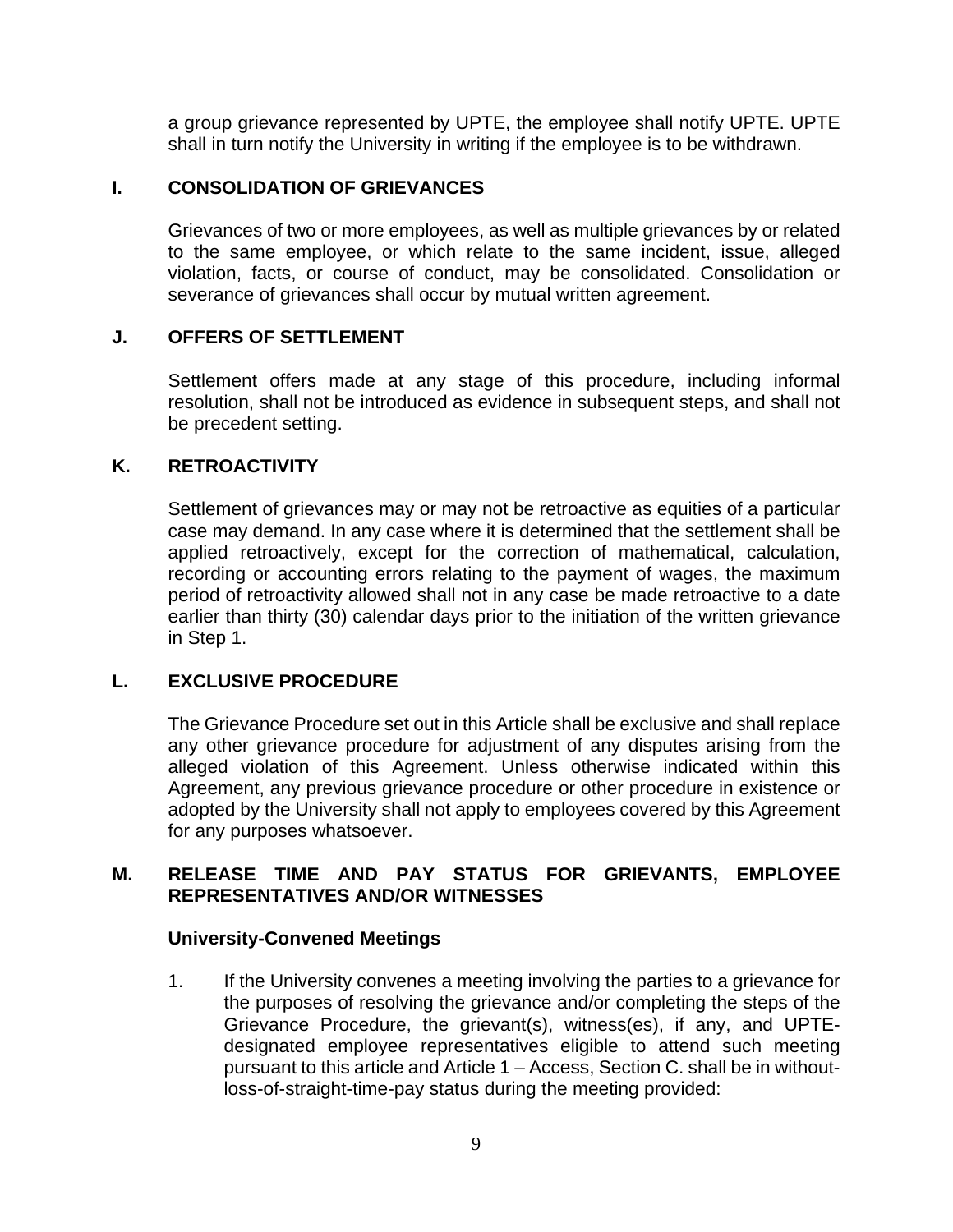- a. such meeting occurs during the regularly scheduled hours of work of the grievant(s), UPTE-designated employee representative, and/or witness(es); and
- b. advance request is made and approval is received from the supervisor of the grievant(s), the witness(es), and/or the UPTEdesignated employee representative. Approval to attend shall be made on an operational needs basis and shall not be unreasonably denied.
- 2. A grievant or the representative may request the availability of bargaining unit employee witnesses for University-convened grievance meetings. The availability of bargaining unit employee witnesses shall be determined by their immediate supervisor(s) on the basis of operational needs, and such requests shall not be denied unreasonably. Witnesses shall be in a withoutloss-of-straight-time-pay status if the information they provide pertains to the subject of the grievance and the criteria enumerated above (Section M.1.a.1. and Section M.1.a.2.) are met. Grievants and UPTE agree that every effort shall be made to avoid the presentation of repetitive witnesses and the absence of any or all witnesses shall not require the meeting to be recessed or postponed.
- 3. The University is not responsible for any travel or lodging expenses or any other expenses incurred by the representative, grievant or union witnesses.
- 4. Paid release time for UPTE designated employee representatives for purposes other than University convened meetings shall be provided in accordance with Article 1 – Access.

## **N. EXCLUSION OF LIMITED APPOINTMENT EMPLOYEES AND PROBATIONARY EMPLOYEES**

The retention or release of limited appointment employees and probationary employees, or the non-scheduling of per diem employees, if applicable, is at the sole discretion of the University, and shall not be subject to Article 10 – Grievance Procedure or Article 3 – Arbitration Procedure of this Agreement.

### **O. OTHER REPRESENTATION**

Grievants may choose a representative other than an UPTE representative for purposes of grievance representation and adjustment. In the event the University is involved in the resolution of a grievance from a grievant or group of grievants who are self-represented or represented by someone other than an UPTE representative: